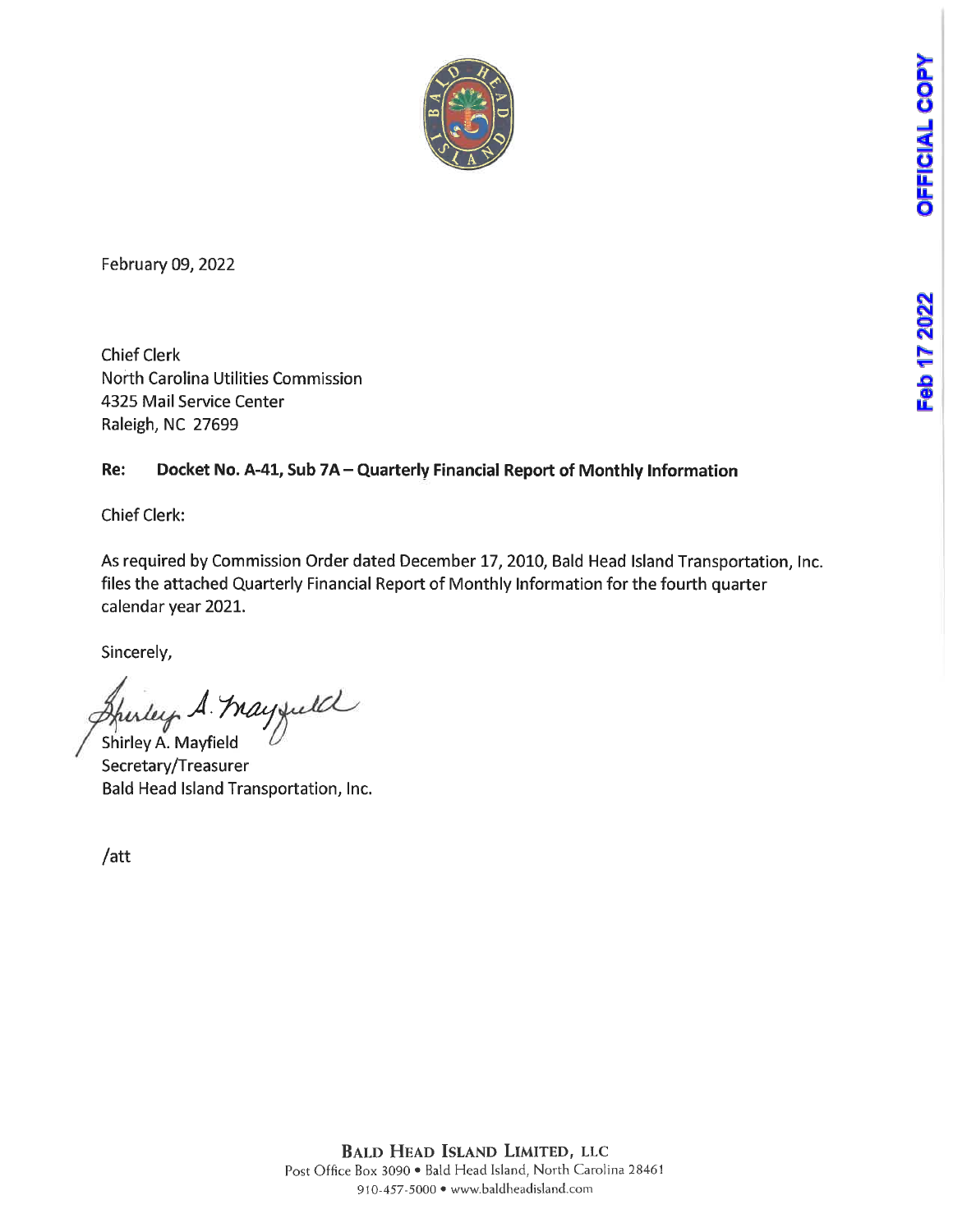# Feb 17 2022

## VERIFICATION UNDER OATH REGARDING ACCURACY OF REPORT

(NOTE: THIS VERIFICATION SHALL BE COMPLETED BY EITHER THE CHIEF EXECUTIVE OFFICER, A SENIOR LEVEL FINANCIAL OFFICER, OR THE RESPONSIBLE ACCOUNTING OFFICER)

I, Shirley A. Mayfield, state and attest that the attached Quarterly Financial Report of Monthly Information is filed on behalf of Bald Head Island Transportation, Inc., as required by the North Carolina Utilities Commission; that I have reviewed said report and, in the exercise of due diligence, have made reasonable inquiry into the accuracy of the information provided therein; and that, to the best of my knowledge, information, and belief, all of the information contained therein is accurate and true, no material information or fact has been knowingly omitted or misstated therein, and all of the information contained in said report has been prepared and presented in accordance with all applicable North Carolina General Statutes, Commission Rules, and Commission Orders.

Shirley A. Mayfield

Secretary/Treasurer Bald Head Island Transportation, Inc.

Ebruary 9, 2022 Date

**NUMBER PubschoedHud Sworm, before** New York William **Commission Cine PUBL** efore me this the  $q+h$  day of  $\overline{f}e$  or  $q_{n}$ , 20  $\Xi \boxdot$  $\frac{1}{2}$   $\frac{1}{2}$   $\frac{1}{2}$   $\frac{1}{2}$   $\frac{1}{2}$   $\frac{1}{2}$   $\frac{1}{2}$  $\frac{1}{2}$   $\frac{7}{9}$   $\frac{9}{3}$ sailes  $\frac{N_c}{N_{\ell}}$ E SUBLIC ON THE 22 My Commission Expires: Notary Public  $03 - 18 - 2023$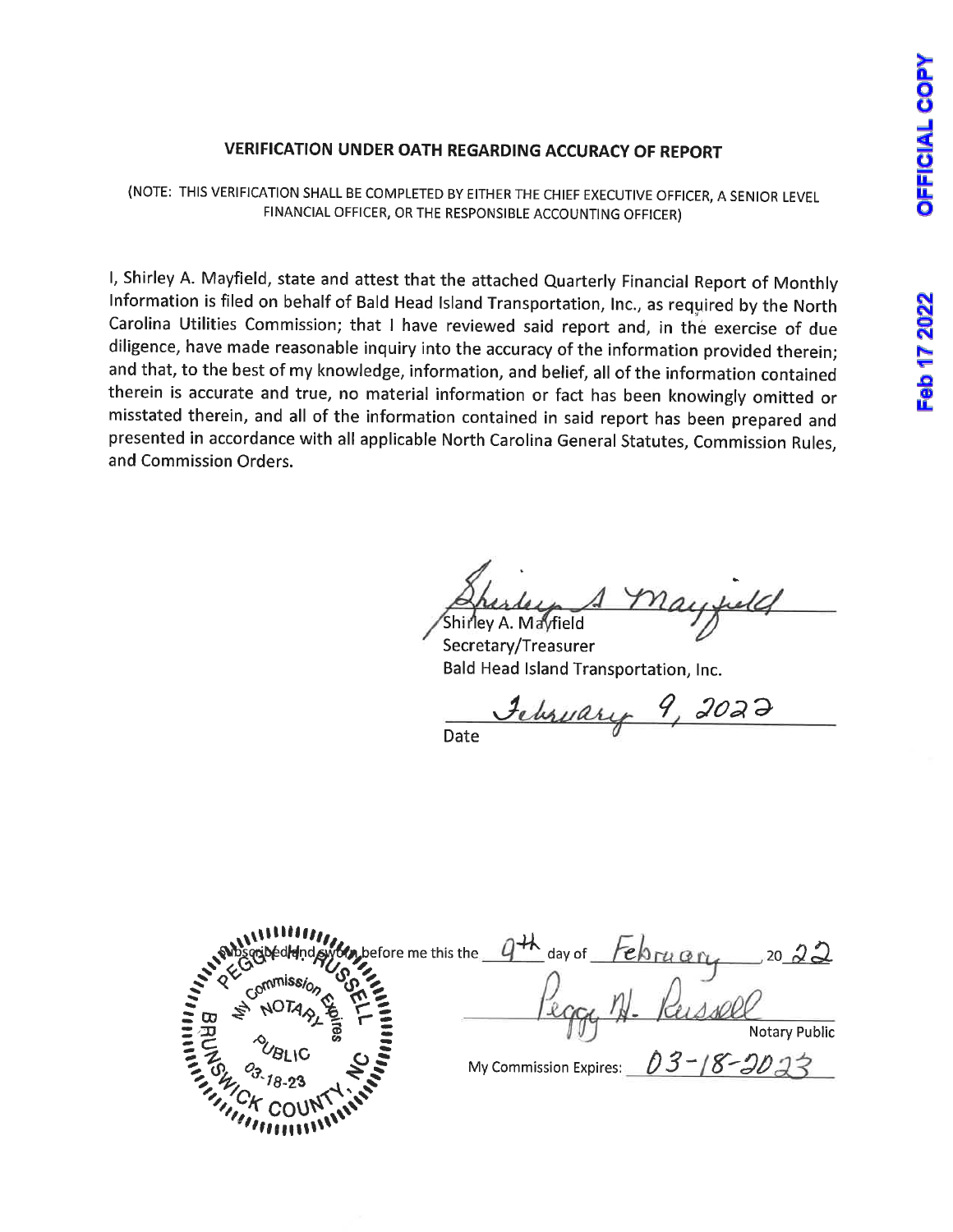|                                 | January                             | February        | March                               | ិដ<br>កូ  | April                                                                                           | Мау                                     | <b>Sune</b>                                                                                                                                                                                                                                                                                         | 2nd Ctr                            | 言                                                                                          | August                                                                                                  | September                | 3rd Chr                                                                                | <b>D</b> ctober                                                                   | November               | December                                                                                                                                                                                                                                                                                                                                                                                                                                                                                                            | 1th Ctr                                                                                                                      | Ê                                            |
|---------------------------------|-------------------------------------|-----------------|-------------------------------------|-----------|-------------------------------------------------------------------------------------------------|-----------------------------------------|-----------------------------------------------------------------------------------------------------------------------------------------------------------------------------------------------------------------------------------------------------------------------------------------------------|------------------------------------|--------------------------------------------------------------------------------------------|---------------------------------------------------------------------------------------------------------|--------------------------|----------------------------------------------------------------------------------------|-----------------------------------------------------------------------------------|------------------------|---------------------------------------------------------------------------------------------------------------------------------------------------------------------------------------------------------------------------------------------------------------------------------------------------------------------------------------------------------------------------------------------------------------------------------------------------------------------------------------------------------------------|------------------------------------------------------------------------------------------------------------------------------|----------------------------------------------|
| <b>Operating Revenues</b>       |                                     |                 |                                     |           |                                                                                                 |                                         |                                                                                                                                                                                                                                                                                                     |                                    |                                                                                            |                                                                                                         |                          |                                                                                        |                                                                                   |                        |                                                                                                                                                                                                                                                                                                                                                                                                                                                                                                                     |                                                                                                                              |                                              |
| Ferry Tickets                   | 295,054                             | 309,316         | 503,906                             | 1,108,276 | ë<br>$\overline{62}$                                                                            | 761,760                                 | 837,467                                                                                                                                                                                                                                                                                             | 2,220,394                          | 884,066                                                                                    | 693,633                                                                                                 | 606,594                  | 2,184,293                                                                              | 567,490                                                                           | 417,465                | 366,179                                                                                                                                                                                                                                                                                                                                                                                                                                                                                                             | ,351,134                                                                                                                     | 6,864,097                                    |
| Fuel Surcharge & Arnortization  |                                     |                 |                                     |           |                                                                                                 |                                         |                                                                                                                                                                                                                                                                                                     |                                    |                                                                                            |                                                                                                         |                          |                                                                                        |                                                                                   |                        |                                                                                                                                                                                                                                                                                                                                                                                                                                                                                                                     |                                                                                                                              |                                              |
| Interco Tram                    |                                     |                 |                                     |           |                                                                                                 | ္ ၁ မွ မွ်<br>၁ ဝ မွ မွ်                |                                                                                                                                                                                                                                                                                                     |                                    |                                                                                            |                                                                                                         |                          |                                                                                        |                                                                                   |                        | 。。                                                                                                                                                                                                                                                                                                                                                                                                                                                                                                                  |                                                                                                                              |                                              |
| Train                           |                                     |                 |                                     |           |                                                                                                 |                                         |                                                                                                                                                                                                                                                                                                     | 2,820<br>4,042                     |                                                                                            |                                                                                                         | 1,460<br>809             |                                                                                        |                                                                                   |                        |                                                                                                                                                                                                                                                                                                                                                                                                                                                                                                                     |                                                                                                                              | 4,975                                        |
| Other Miscellaneous             | 1,128                               | 212             | 810                                 | 2,150     |                                                                                                 |                                         | 1,238                                                                                                                                                                                                                                                                                               |                                    | 813                                                                                        | 135<br>1,330                                                                                            |                          | 1,5952<br>2,952                                                                        | 564<br>264                                                                        | 541                    | 540                                                                                                                                                                                                                                                                                                                                                                                                                                                                                                                 | 88<br>88<br>98                                                                                                               | 11,089                                       |
| <b>Total Operating Revenues</b> | 296,182                             | 309.528         | 504,716                             | 1,110,426 |                                                                                                 | 763,495                                 | 838,709                                                                                                                                                                                                                                                                                             | 2,227,256                          | 884,879                                                                                    | 695,098                                                                                                 | 608,863                  | 2,188,840                                                                              | 568,814                                                                           | 418,106                | 366,719                                                                                                                                                                                                                                                                                                                                                                                                                                                                                                             | 1,353,639                                                                                                                    | 6,880,161                                    |
| <b>Operating Expenses</b>       |                                     |                 |                                     |           |                                                                                                 |                                         |                                                                                                                                                                                                                                                                                                     |                                    |                                                                                            |                                                                                                         |                          |                                                                                        |                                                                                   |                        |                                                                                                                                                                                                                                                                                                                                                                                                                                                                                                                     |                                                                                                                              |                                              |
| Wages and Benefits              |                                     | 214,217         |                                     | 668,811   |                                                                                                 |                                         |                                                                                                                                                                                                                                                                                                     |                                    |                                                                                            |                                                                                                         |                          |                                                                                        |                                                                                   |                        |                                                                                                                                                                                                                                                                                                                                                                                                                                                                                                                     |                                                                                                                              |                                              |
| hsurance                        | 228,087<br>19,236<br>1,652<br>1,407 | 19,493<br>4,503 | 226,507<br>25,236<br>7,199<br>1,199 | 63,965    |                                                                                                 |                                         | 190,015<br>19,236<br>19,568<br>2,588                                                                                                                                                                                                                                                                |                                    | ភ្នំ ដែលមាន ដែលមាន ដែលមាន<br>មាន ដែលមាន ដែលមាន ដែលមាន<br>ក្នុង ដែលមាន ដែលមាន ដែលមាន ដែលមាន | ទី និង មិន ដូចខ្លួន ដូចខ្លួន ដូច<br>ខ្លួន ដូចខ្លួន ដូចខ្លួន ដូចខ្លួន ដូច<br>ខ្លួន ដូចខ្លួន ដូចខ្លួន ដូច |                          | 11,518<br>2011,718,830,820,820,821<br>2012,830,830,820,821<br>2012,830,820,821,821,844 | ត្ត<br>ភូមិមិនដុក្តីមិនទី ខ្លួន ខ្លួន ខ្លួន<br>កូមិនដុក្តីមិនទី ខ្លួន ខ្លួន ខ្លួន |                        | $\begin{array}{l} \mathop{\triangleright\sup}_{\mathop{\mathbb{G}}\nolimits\limits^{\mathop{\mathbb{G}}\nolimits}}\mathop{\mathbb{G}}\nolimits\limits^{\mathop{\mathbb{G}}\nolimits}_{\mathop{\mathbb{G}}\nolimits} \mathop{\mathbb{G}}\nolimits\limits^{\mathop{\mathbb{G}}\nolimits}_{\mathop{\mathbb{G}}\nolimits}} \mathop{\mathbb{G}}\nolimits\limits^{\mathop{\mathbb{G}}\nolimits}_{\mathop{\mathbb{G}}\nolimits} \mathop{\mathbb{G}}\nolimits\limits^{\mathop{\mathbb{G}}\nolimits}_{\mathop{\mathbb{G}}\n$ | 145,847<br>15,868,547,638,998,858,577,688,847<br>15,848,547,688,998,578,589,577,689,577,689,599,599,599,599,599,599,599,599, | <b>06,966</b><br>249,850<br>នឹង នឹង 21<br>ខែ |
| General & Administrative        |                                     |                 |                                     | 13,263    |                                                                                                 |                                         |                                                                                                                                                                                                                                                                                                     |                                    |                                                                                            |                                                                                                         |                          |                                                                                        |                                                                                   |                        |                                                                                                                                                                                                                                                                                                                                                                                                                                                                                                                     |                                                                                                                              |                                              |
| egal & Professional             |                                     | 1,003           |                                     | 3,609     |                                                                                                 |                                         |                                                                                                                                                                                                                                                                                                     |                                    |                                                                                            |                                                                                                         |                          |                                                                                        |                                                                                   |                        |                                                                                                                                                                                                                                                                                                                                                                                                                                                                                                                     |                                                                                                                              |                                              |
| <b>Jniforms</b>                 | ğ                                   | is<br>1         |                                     | 272       |                                                                                                 |                                         |                                                                                                                                                                                                                                                                                                     |                                    |                                                                                            |                                                                                                         |                          |                                                                                        |                                                                                   |                        |                                                                                                                                                                                                                                                                                                                                                                                                                                                                                                                     |                                                                                                                              |                                              |
| Jtilities                       | 2,510<br>26,245                     | 3,500<br>27,158 |                                     | 9,377     |                                                                                                 |                                         |                                                                                                                                                                                                                                                                                                     |                                    |                                                                                            |                                                                                                         |                          |                                                                                        |                                                                                   |                        |                                                                                                                                                                                                                                                                                                                                                                                                                                                                                                                     |                                                                                                                              |                                              |
| Deep Point Allocation           |                                     |                 | 3,267<br>29,800<br>1,735            | 83,203    |                                                                                                 |                                         |                                                                                                                                                                                                                                                                                                     |                                    |                                                                                            |                                                                                                         |                          |                                                                                        |                                                                                   |                        |                                                                                                                                                                                                                                                                                                                                                                                                                                                                                                                     |                                                                                                                              |                                              |
| Safety Equipment                | 212                                 | 252             |                                     | 2,199     |                                                                                                 |                                         | $\begin{array}{c} 23.83 \\ 23.83 \\ 23.83 \\ 24.83 \\ 25.83 \\ 26.83 \\ 27.83 \\ 28.83 \\ 29.83 \\ 23.83 \\ 23.83 \\ 23.83 \\ 23.83 \\ 23.83 \\ 23.83 \\ 23.83 \\ 23.83 \\ 23.83 \\ 23.83 \\ 23.83 \\ 23.83 \\ 23.83 \\ 23.83 \\ 23.83 \\ 23.83 \\ 23.83 \\ 23.83 \\ 23.83 \\ 23.83 \\ 23.83 \\ 23$ |                                    |                                                                                            |                                                                                                         |                          |                                                                                        |                                                                                   |                        |                                                                                                                                                                                                                                                                                                                                                                                                                                                                                                                     |                                                                                                                              |                                              |
| Baggage Products                | 196                                 | 8               | 274<br>628<br>46,171                | 535       |                                                                                                 |                                         |                                                                                                                                                                                                                                                                                                     |                                    |                                                                                            |                                                                                                         |                          |                                                                                        |                                                                                   |                        |                                                                                                                                                                                                                                                                                                                                                                                                                                                                                                                     |                                                                                                                              |                                              |
| <b>Supplies General</b>         | 864                                 | 589             |                                     | 2,081     |                                                                                                 |                                         |                                                                                                                                                                                                                                                                                                     |                                    |                                                                                            |                                                                                                         |                          |                                                                                        |                                                                                   |                        |                                                                                                                                                                                                                                                                                                                                                                                                                                                                                                                     |                                                                                                                              |                                              |
| Fuel                            | 37,137                              | 35,178          |                                     | 118,486   |                                                                                                 |                                         |                                                                                                                                                                                                                                                                                                     |                                    |                                                                                            |                                                                                                         |                          |                                                                                        |                                                                                   |                        |                                                                                                                                                                                                                                                                                                                                                                                                                                                                                                                     |                                                                                                                              |                                              |
| Supplies LP Gas                 |                                     |                 | 8                                   | 8         |                                                                                                 |                                         |                                                                                                                                                                                                                                                                                                     |                                    |                                                                                            |                                                                                                         |                          |                                                                                        |                                                                                   |                        |                                                                                                                                                                                                                                                                                                                                                                                                                                                                                                                     |                                                                                                                              |                                              |
| Supplies Small Tools            | 8<br>24                             | 165             | 882                                 | 1,073     |                                                                                                 |                                         |                                                                                                                                                                                                                                                                                                     |                                    |                                                                                            |                                                                                                         |                          | 45<br>2,902<br>2,984                                                                   |                                                                                   |                        |                                                                                                                                                                                                                                                                                                                                                                                                                                                                                                                     |                                                                                                                              |                                              |
| R&M Buildings                   |                                     |                 |                                     |           |                                                                                                 |                                         |                                                                                                                                                                                                                                                                                                     |                                    | a 2 a                                                                                      |                                                                                                         |                          |                                                                                        |                                                                                   |                        |                                                                                                                                                                                                                                                                                                                                                                                                                                                                                                                     |                                                                                                                              |                                              |
| R&M Carts & Vehicles            | 4,273                               | 2,319           | 9,771                               | 16,363    |                                                                                                 |                                         |                                                                                                                                                                                                                                                                                                     |                                    | 20,838<br>3,413                                                                            |                                                                                                         |                          |                                                                                        |                                                                                   |                        |                                                                                                                                                                                                                                                                                                                                                                                                                                                                                                                     |                                                                                                                              |                                              |
| R&M Machinery & Equipment       |                                     |                 |                                     |           |                                                                                                 |                                         |                                                                                                                                                                                                                                                                                                     |                                    |                                                                                            |                                                                                                         |                          | 38,107<br>3,406                                                                        |                                                                                   |                        |                                                                                                                                                                                                                                                                                                                                                                                                                                                                                                                     | 38,875<br>1,311                                                                                                              |                                              |
| R&M Docks & Piers               |                                     |                 |                                     |           |                                                                                                 |                                         |                                                                                                                                                                                                                                                                                                     |                                    |                                                                                            |                                                                                                         |                          |                                                                                        |                                                                                   |                        |                                                                                                                                                                                                                                                                                                                                                                                                                                                                                                                     |                                                                                                                              |                                              |
| Marina Maintenance Reserve      |                                     |                 |                                     |           |                                                                                                 |                                         |                                                                                                                                                                                                                                                                                                     |                                    |                                                                                            |                                                                                                         |                          |                                                                                        |                                                                                   |                        |                                                                                                                                                                                                                                                                                                                                                                                                                                                                                                                     |                                                                                                                              |                                              |
| Dredging                        |                                     |                 |                                     |           |                                                                                                 |                                         |                                                                                                                                                                                                                                                                                                     |                                    |                                                                                            |                                                                                                         | $\circ \circ \circ$      |                                                                                        |                                                                                   |                        |                                                                                                                                                                                                                                                                                                                                                                                                                                                                                                                     |                                                                                                                              | $\overline{a}$                               |
| R&M Ferries                     | 6,838                               | 8,113           | 5,680                               | 20,631    | $\frac{88}{30}$ $\frac{88}{30}$ $\frac{88}{30}$ $\frac{82}{30}$ $\frac{82}{30}$ $\frac{82}{30}$ | $1.388$<br>$1.348$<br>$1.348$<br>$0.50$ | ្ត្រី<br>សូម និង<br>ដូច និង                                                                                                                                                                                                                                                                         |                                    | 20,584<br>13,221                                                                           | 14,555<br>11,179                                                                                        |                          |                                                                                        |                                                                                   |                        |                                                                                                                                                                                                                                                                                                                                                                                                                                                                                                                     |                                                                                                                              |                                              |
| Credit Card                     | 3,928                               | 3,853           | 6,943                               | 14,724    |                                                                                                 |                                         |                                                                                                                                                                                                                                                                                                     |                                    |                                                                                            |                                                                                                         |                          |                                                                                        |                                                                                   |                        |                                                                                                                                                                                                                                                                                                                                                                                                                                                                                                                     |                                                                                                                              |                                              |
| Equipment Rental                | 8                                   | 2               | 754                                 | 918       |                                                                                                 |                                         |                                                                                                                                                                                                                                                                                                     |                                    | 82                                                                                         |                                                                                                         |                          |                                                                                        |                                                                                   | 12,887<br>5,827<br>164 |                                                                                                                                                                                                                                                                                                                                                                                                                                                                                                                     |                                                                                                                              |                                              |
| Taxes Licenses & Permits        | 14                                  | 290             | 1,447                               | 1,751     |                                                                                                 |                                         |                                                                                                                                                                                                                                                                                                     | 51,511<br>33,628<br>5,550<br>2,550 | 18,646<br>850                                                                              | 479<br>850                                                                                              | 885<br>876<br>876<br>888 | 44,024<br>33,585<br>19,695<br>3,400                                                    | ន្លី<br>ខូន ទី និ<br>ត្                                                           |                        | 도 용 없 ㅇ<br>도 용 없 ㅇ<br>ㅜ <del>ㅜ</del>                                                                                                                                                                                                                                                                                                                                                                                                                                                                                |                                                                                                                              | 142,789<br>101,208<br>1,738<br>22,435        |
| Signage                         | 550                                 |                 | 850                                 | 2.550     |                                                                                                 |                                         |                                                                                                                                                                                                                                                                                                     |                                    |                                                                                            |                                                                                                         |                          |                                                                                        |                                                                                   | 850                    |                                                                                                                                                                                                                                                                                                                                                                                                                                                                                                                     | 26,623<br>19,294<br>19,27<br>2,550                                                                                           | 11,050                                       |
| Total Operating Expenses        | 333,681                             | 321,928         | 368,362                             | 1,023,971 |                                                                                                 | 397,364                                 | 106,319                                                                                                                                                                                                                                                                                             | ,222,111                           | 545,599                                                                                    | 424,947                                                                                                 | 389,230                  | ,359,776                                                                               | 393,107                                                                           | 105,174                | 850<br>424,290                                                                                                                                                                                                                                                                                                                                                                                                                                                                                                      | ,222,57                                                                                                                      | 4,828,429                                    |
|                                 |                                     |                 |                                     |           |                                                                                                 |                                         |                                                                                                                                                                                                                                                                                                     |                                    |                                                                                            |                                                                                                         |                          |                                                                                        |                                                                                   |                        |                                                                                                                                                                                                                                                                                                                                                                                                                                                                                                                     |                                                                                                                              |                                              |

Bald Head Island Transportation, Inc.<br>Income Statement<br>For the Quarter Ended Dec 31, 2021

OFFICIAL COPY Feb 17 2022

1 of  $7$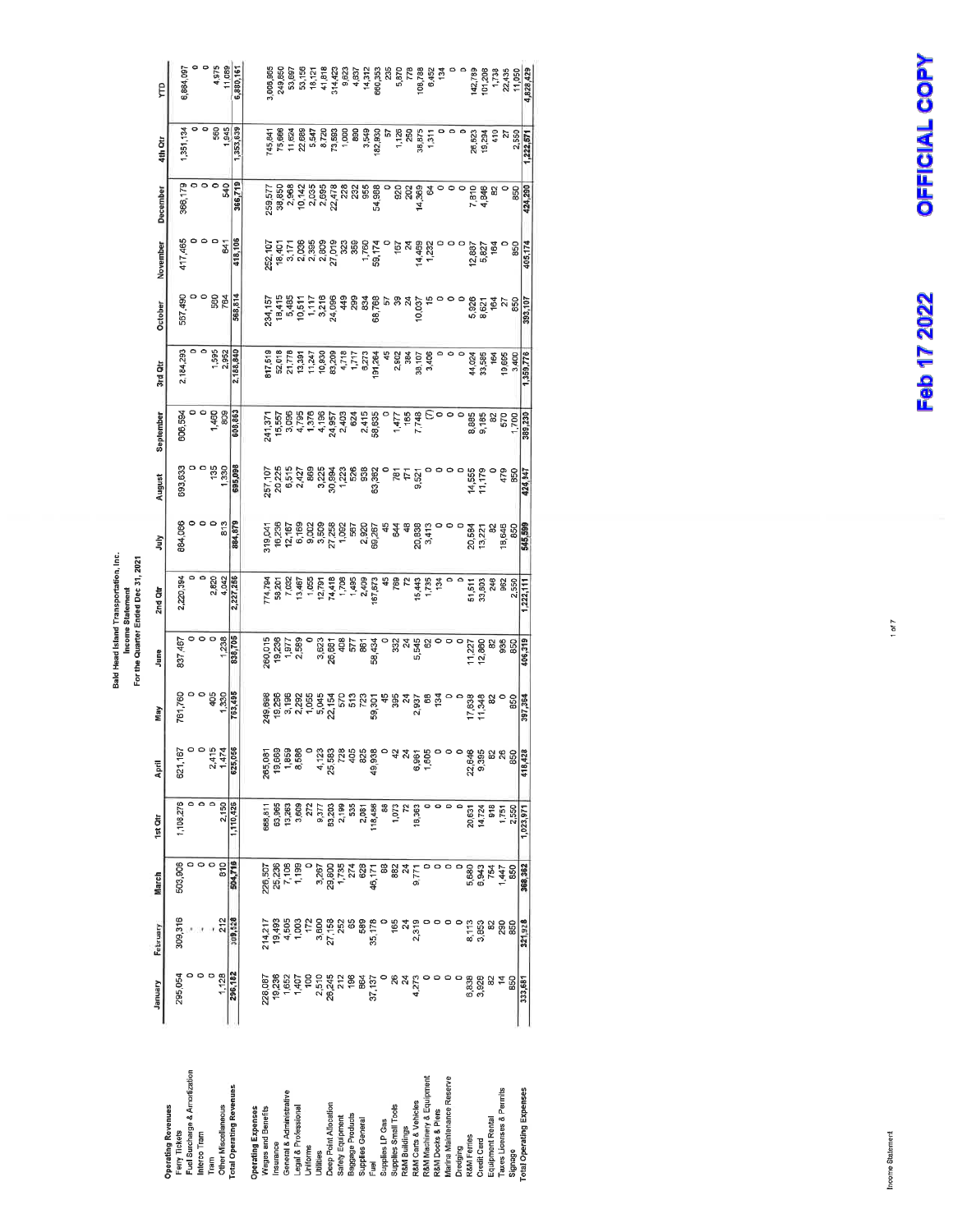Bald Head Island Transportation, Inc.<br>Income Statement<br>For the Quarter Ended Dec 31, 2021

|                                       | January    | February         | March     | 1st Chr          | April                                             | Мау                                      | June                                           | $2nd$ Chr                                      | 言                                    | August                            | September                                 | 3rd Qtr                              | October         | November                                                                                                                                                                                                                                                                                                      | December                                | 4th Ctr                              | Ê                                       |
|---------------------------------------|------------|------------------|-----------|------------------|---------------------------------------------------|------------------------------------------|------------------------------------------------|------------------------------------------------|--------------------------------------|-----------------------------------|-------------------------------------------|--------------------------------------|-----------------|---------------------------------------------------------------------------------------------------------------------------------------------------------------------------------------------------------------------------------------------------------------------------------------------------------------|-----------------------------------------|--------------------------------------|-----------------------------------------|
|                                       |            |                  |           |                  |                                                   |                                          |                                                |                                                |                                      |                                   |                                           |                                      |                 |                                                                                                                                                                                                                                                                                                               |                                         |                                      |                                         |
| Intercompany/Department Trans         |            |                  |           |                  |                                                   |                                          |                                                |                                                |                                      |                                   |                                           |                                      |                 |                                                                                                                                                                                                                                                                                                               |                                         |                                      |                                         |
| Management Fees                       | 12,248     | 12,248           | 12,248    | 36,744           |                                                   | 12,248                                   | 12,248                                         | 36,744                                         | 12,248                               | 12,248                            | 12,248                                    | 36,744                               |                 |                                                                                                                                                                                                                                                                                                               | 12,248                                  | 36,744                               | 146,976                                 |
| Facility Maintenance                  |            |                  |           |                  |                                                   |                                          |                                                |                                                |                                      |                                   |                                           |                                      |                 |                                                                                                                                                                                                                                                                                                               |                                         |                                      |                                         |
| Facilities Lease                      | 104,392    | 04,392           | 04,392    | 313,176          | 104                                               |                                          |                                                |                                                |                                      |                                   |                                           |                                      |                 |                                                                                                                                                                                                                                                                                                               |                                         |                                      | 252,704                                 |
| Employee Ferry                        | 5,222      | 4,704            | 5,950     | 15,876           |                                                   |                                          |                                                |                                                |                                      |                                   |                                           |                                      |                 |                                                                                                                                                                                                                                                                                                               |                                         |                                      |                                         |
| Other Interco Expense                 | 306        | $\frac{10}{4}$   | 5         | 797              |                                                   |                                          |                                                | 178<br>18258<br>2823<br>19550                  |                                      |                                   |                                           |                                      |                 |                                                                                                                                                                                                                                                                                                               |                                         |                                      |                                         |
| Monthly Parking                       | 4,050      | 4,050            | 4,150     | 12,250           | 12,248<br>12,355,499<br>12,554,200                | 0<br>1392<br>1392<br>14,500<br>4,500     | 04,392<br>6,468<br>6,468<br>4,850<br>4,850     |                                                | 0<br>1392<br>1308<br>14,850<br>4,850 | 04,392<br>6,566<br>6,500<br>4,300 | 04,392<br>5,740<br>5,850<br>9,950<br>9,00 | 13,176<br>19,388<br>13,100<br>13,100 |                 | $\begin{array}{c} 12.38 \\ 2.392 \\ 2.392 \\ 2.55 \\ 2.55 \\ 2.55 \\ 2.55 \\ 2.55 \\ 2.55 \\ 2.55 \\ 2.55 \\ 2.55 \\ 2.55 \\ 2.55 \\ 2.55 \\ 2.55 \\ 2.55 \\ 2.55 \\ 2.55 \\ 2.55 \\ 2.55 \\ 2.55 \\ 2.55 \\ 2.55 \\ 2.55 \\ 2.55 \\ 2.55 \\ 2.55 \\ 2.55 \\ 2.55 \\ 2.55 \\ 2.55 \\ 2.55 \\ 2.55 \\ 2.55 \\$ | 0<br>104,392<br>5,110<br>5,250<br>4,250 | 313,176<br>16,016<br>1.024<br>12,350 | 69,536<br>5,537<br>51,250               |
| Vehicle Maintenance                   |            |                  |           |                  |                                                   |                                          |                                                |                                                |                                      |                                   |                                           |                                      |                 |                                                                                                                                                                                                                                                                                                               |                                         |                                      | $\circ$                                 |
| Fuel                                  |            |                  |           |                  |                                                   |                                          |                                                |                                                |                                      |                                   |                                           |                                      |                 |                                                                                                                                                                                                                                                                                                               |                                         |                                      |                                         |
| Total Intercompany Expenses           | 126,218    | 125,804          | 126,821   | 378,843          | ခြွ<br>126,                                       | 128,481                                  | 128,948                                        | 384,249                                        | 128,803                              | 127,806                           | 126,992                                   | 383,6D1                              | 127,302         | 125,950                                                                                                                                                                                                                                                                                                       | 126,058                                 | 379,310                              | 1,526,003                               |
|                                       |            |                  |           |                  |                                                   |                                          |                                                |                                                |                                      |                                   |                                           |                                      |                 |                                                                                                                                                                                                                                                                                                               |                                         |                                      |                                         |
| Total Operating & Interco Exp         | 459,899    | 447,732          | 495,183   | 1,402,814        | 248<br>545.                                       | 525,845                                  | 535,267                                        | ,606,360                                       | 674,402                              | 552,753                           | 516,222                                   | ,743,377                             | 520,409         | 531,124                                                                                                                                                                                                                                                                                                       | 550,348                                 | ,601,881                             | 6,354,432                               |
| ≑<br>Depreciation Exp/Amortization    | 24,747     |                  | 25,144    | 75,569           | 25,1                                              |                                          |                                                |                                                |                                      | 30,220                            | 31,607                                    |                                      | 31,507          | 32,386                                                                                                                                                                                                                                                                                                        |                                         |                                      |                                         |
| Gain or Loss on Capital Asset         |            | 25,678<br>10,756 |           | 10,756           |                                                   |                                          |                                                |                                                |                                      |                                   |                                           |                                      |                 |                                                                                                                                                                                                                                                                                                               |                                         |                                      |                                         |
| Property Taxes                        | 5,990      | 6,137<br>16,876  | 5,990     | 18,117<br>52,795 | 25,144<br>- 0.990 0<br>- 0.970 0<br>- 0.970 0.971 | 35,473<br>36,988 0<br>37,5988 0<br>50,98 | 88<br>88 8 9 9 9 8<br>8 9 9 9 8 8<br>8 9 9 9 1 | 80,173<br>41,261<br>41,970<br>51,076<br>51,087 | 3538<br>3538<br>3558                 | 6,102<br>17,993                   |                                           | 8240<br>25,343<br>26,767<br>2,840    | 5,995<br>15,332 |                                                                                                                                                                                                                                                                                                               | 212082<br>212082<br>212082              | 95,508<br>37,080<br>15,428<br>50,696 | 343,488<br>114,440<br>68,597<br>212,334 |
| Payroll Taxes                         | 18,597     |                  | 17,322    |                  |                                                   |                                          |                                                |                                                |                                      |                                   | ទ្លួង ខូច<br>ចំនួង<br>ស្ថិត               |                                      |                 | 5,990<br>17,379                                                                                                                                                                                                                                                                                               |                                         |                                      |                                         |
| Regulatory Fee                        |            |                  | 1,441     | 1,441<br>5,500   |                                                   |                                          |                                                |                                                |                                      |                                   |                                           |                                      |                 |                                                                                                                                                                                                                                                                                                               |                                         | 1,756                                |                                         |
| State Income Tax                      |            |                  | 5,500     |                  |                                                   |                                          |                                                |                                                |                                      |                                   |                                           |                                      |                 |                                                                                                                                                                                                                                                                                                               |                                         |                                      | 8,924<br>5,521                          |
| Federal Income Tax                    |            |                  |           |                  |                                                   |                                          |                                                |                                                |                                      |                                   |                                           |                                      |                 |                                                                                                                                                                                                                                                                                                               |                                         |                                      |                                         |
| <b>Total Operating Rev Deductions</b> | 509,233    | 507,179          | 550,580   | 1,566,992        | ,169<br>596,                                      | 611,747                                  | 591,832                                        | 1,799,748                                      | 759,330                              | 607,068                           | 573,251                                   | ,939,649                             | 573,343         | 586,879                                                                                                                                                                                                                                                                                                       | 642,125                                 | 802,347                              | 7,108,736                               |
|                                       |            |                  |           |                  |                                                   |                                          |                                                |                                                |                                      |                                   |                                           |                                      |                 |                                                                                                                                                                                                                                                                                                               |                                         |                                      |                                         |
| Net Operating Income for Return       | (213, 051) | (197, 651)       | (45,864)  | (456,566)        | 28,887                                            | 151,748                                  | 246,873                                        | 427,508                                        | 125,549                              | 88,030                            | 35,612                                    | 249,191                              | (4, 529)        | (168, 773)                                                                                                                                                                                                                                                                                                    | 275,406                                 | 448,708                              | 228,575                                 |
|                                       |            |                  |           |                  |                                                   |                                          |                                                |                                                |                                      |                                   |                                           |                                      |                 |                                                                                                                                                                                                                                                                                                               |                                         |                                      |                                         |
| Interest                              | 14,679     | 13,418           | 15,014    | 43,111           | 14,565                                            | 14,990                                   | 14,334                                         | 43,889                                         | 14,684                               | 14,613                            | 14,069                                    | 43,366                               | 14,557          | 14,152                                                                                                                                                                                                                                                                                                        | 14,806                                  | 43,515                               | 173,881                                 |
| Net Profit/(Loss)                     | (227, 730) | (211,069)        | (60, 878) | (499,677)        | 322<br>14,                                        | 136,758                                  | 232,539                                        | 383,519                                        | 110,865                              | 73,417                            | 21,543                                    | 205,825                              | (19,086)        | 182,925                                                                                                                                                                                                                                                                                                       | 290,212)                                | 492.223)                             | 402,456)                                |
|                                       |            |                  |           |                  |                                                   |                                          |                                                |                                                |                                      |                                   |                                           |                                      |                 |                                                                                                                                                                                                                                                                                                               |                                         |                                      |                                         |

Footnote:<br>1/ Reflects accelerated tax depreciation methodologies not used in the regulated financials

OFFICIAL COPY Feb 17 2022

 $2$  of  $7$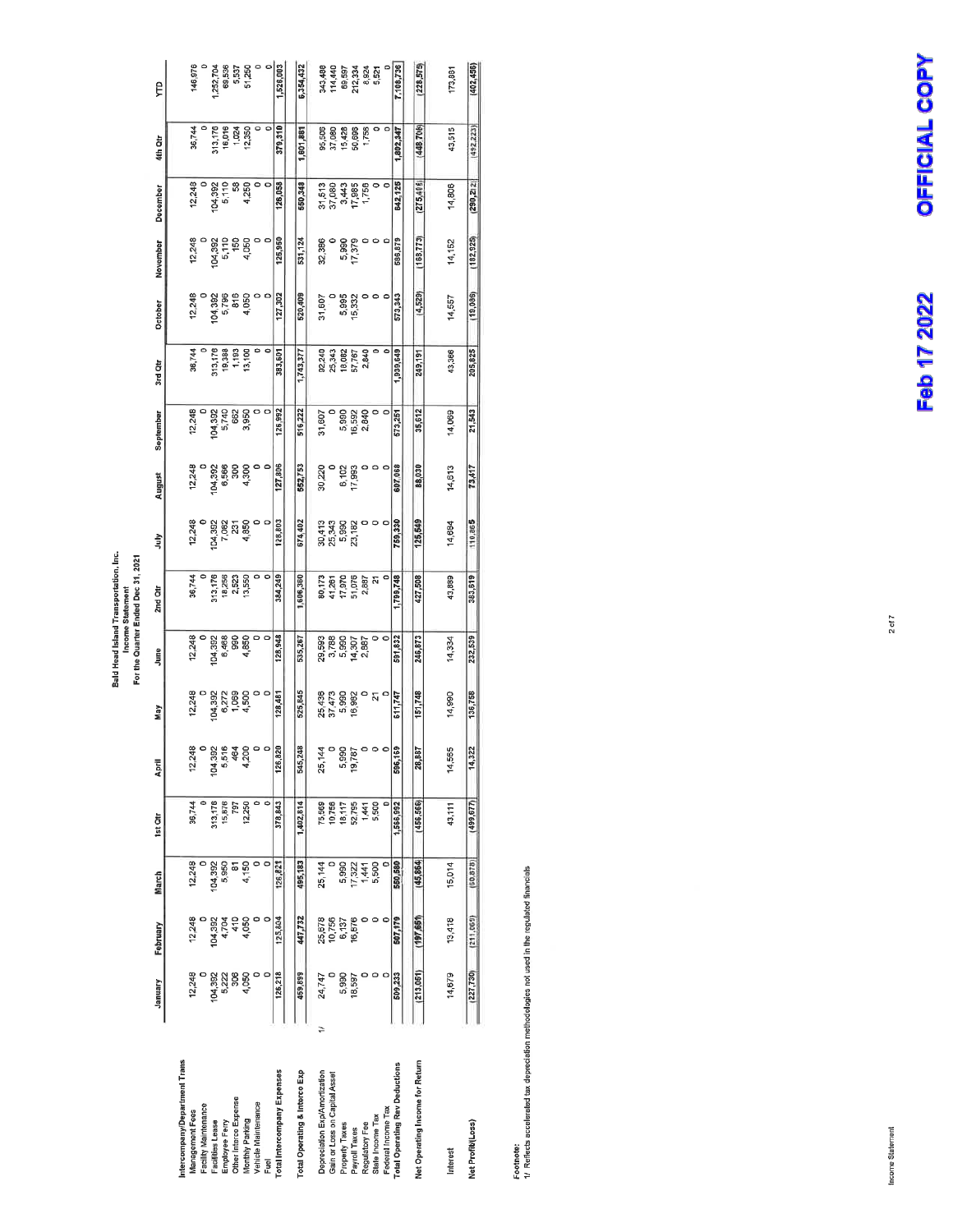#### Bald Head Island Transportation, Inc. Plant Schedule - Per Regulatory Accounting Basis For the Quarter Ended Dec 31, 2021

|                          |                |           | At end of Month                           |                                 |                                         |
|--------------------------|----------------|-----------|-------------------------------------------|---------------------------------|-----------------------------------------|
| <b>Description</b>       |                | Plant     | <b>Accumulated</b><br><b>Depreciation</b> | <b>Deferred</b><br><b>Taxes</b> | <b>Requlated</b><br><b>Depreciation</b> |
| January 2021:            |                |           |                                           |                                 |                                         |
| Land                     |                | 64,355    |                                           |                                 |                                         |
| Docks & Piers            |                | 94.648    | 33,636                                    |                                 | 526                                     |
| <b>Vehicles</b>          |                | 1.107.208 | 792,085                                   | 7,049                           | 9.350                                   |
| Equipment                |                | 260,089   | 202,636                                   | 4,418                           | 1,126                                   |
| Computer Hardware        |                | 71,583    | 71,583                                    |                                 |                                         |
| <b>Computer Software</b> |                | 67,087    | 67,087                                    |                                 |                                         |
| <b>BHIT Boats</b>        |                | 4,865,615 | 2,279,090                                 | 13,602                          | 16,652                                  |
| <b>Total BHIT</b>        |                | 6,530,585 | 3,446,117                                 | 25,069                          | 27,654                                  |
| February 2021:           |                |           |                                           |                                 |                                         |
| Land                     |                | 64,355    |                                           |                                 |                                         |
| Docks & Piers            |                | 94.648    | 34,162                                    |                                 | 526                                     |
| <b>Vehicles</b>          |                | 1,053,577 | 703,649                                   | 6.525                           | 10,281                                  |
| Equipment                |                | 260,089   | 203.762                                   | 4,316                           | 1,126                                   |
| Computer Hardware        |                | 71,583    | 71,583                                    |                                 |                                         |
| Computer Software        |                | 67.087    | 67,087                                    |                                 |                                         |
| <b>BHIT Boats</b>        |                | 4,865,615 | 2,295,743                                 | 13,107                          | 16,652                                  |
| <b>Total BHIT</b>        |                | 6,476,954 | 3,375,985                                 | 23,948                          | 28,585                                  |
| <b>March 2021:</b>       |                |           |                                           |                                 |                                         |
| Land                     |                | 64,355    |                                           |                                 |                                         |
| Docks & Piers            |                | 94,648    | 34.688                                    |                                 | 526                                     |
| Vehicles                 |                | 1,053,577 | 713,484                                   | 6,001                           | 9,834                                   |
| Equipment                |                | 260,089   | 204,800                                   | 4,214                           | 1,038                                   |
| <b>Computer Hardware</b> |                | 71,583    | 71,583                                    |                                 |                                         |
| Computer Software        |                | 67,087    | 67,087                                    |                                 |                                         |
| <b>BHIT Boats</b>        |                | 4,865,615 | 2,312,395                                 | 12,612                          | 16,652                                  |
| <b>Total BHIT</b>        |                | 6,476,954 | 3,404,036                                 | 22,828                          | 28,051                                  |
|                          |                |           |                                           |                                 |                                         |
|                          | 1st QUARTER 1/ | 6,476,954 | 3,404,036                                 | 22,828                          | 84,290                                  |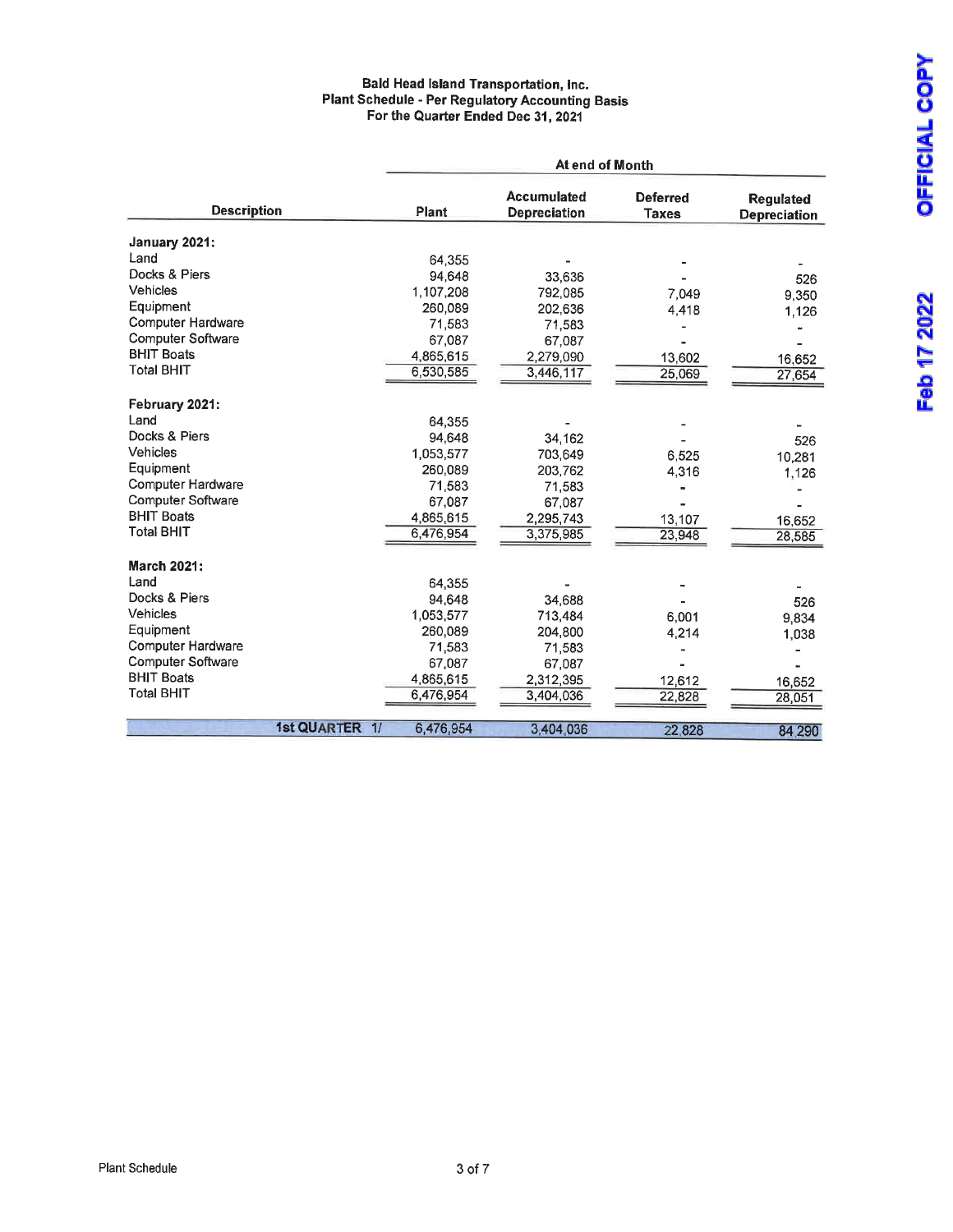#### Bald Head Island Transportation, Inc. Plant Schedule - Per Regulatory Accounting Basis cor the Quarter Ended Dec 31, 2021

|                          |                |           | At end of Month                           |                                 |                                  |
|--------------------------|----------------|-----------|-------------------------------------------|---------------------------------|----------------------------------|
| <b>Description</b>       |                | Plant     | <b>Accumulated</b><br><b>Depreciation</b> | <b>Deferred</b><br><b>Taxes</b> | <b>Regulated</b><br>Depreciation |
| April 2021:              |                |           |                                           |                                 |                                  |
| Land                     |                | 64,355    |                                           |                                 |                                  |
| Docks & Piers            |                | 94.648    | 35,214                                    |                                 | 526                              |
| Vehicles                 |                | 1,053,577 | 723,814                                   | 5,286                           | 10,331                           |
| Equipment                |                | 260,089   | 205,838                                   | 4,112                           | 1,039                            |
| Computer Hardware        |                | 71,583    | 71,583                                    |                                 |                                  |
| Computer Software        |                | 67,087    | 67,087                                    |                                 |                                  |
| <b>BHIT Boats</b>        |                | 4,865,615 | 2,329.048                                 | 12,117                          | 16,652                           |
| <b>Total BHIT</b>        |                | 6,476,954 | 3,432,583                                 | 21,516                          | 28,547                           |
| May 2021:                |                |           |                                           |                                 |                                  |
| Land                     |                | 64,355    |                                           |                                 |                                  |
| Docks & Piers            |                | 94.648    | 35,740                                    |                                 | 526                              |
| Vehicles                 |                | 1,081,645 | 733,562                                   | 4.954                           | 9,748                            |
| Equipment                |                | 260,089   | 206,877                                   | 4,011                           | 1,038                            |
| Computer Hardware        |                | 71.583    | 71,583                                    |                                 |                                  |
| Computer Software        |                | 67,087    | 67,087                                    |                                 |                                  |
| <b>BHIT Boats</b>        |                | 4,823,457 | 2,340,899                                 | 11,622                          | 16,652                           |
| <b>Total BHIT</b>        |                | 6,462,864 | 3,455,747                                 | 20,586                          | 27,964                           |
| June 2021:               |                |           |                                           |                                 |                                  |
| Land                     |                | 64.355    |                                           |                                 |                                  |
| Docks & Piers            |                | 94.648    | 36,265                                    |                                 | 526                              |
| Vehicles                 |                | 1.081.645 | 743,310                                   | 4,621                           | 9.748                            |
| Equipment                |                | 260,089   | 207,915                                   | 3.909                           |                                  |
| <b>Computer Hardware</b> |                | 71,583    | 71,583                                    |                                 | 1,038                            |
| <b>Computer Software</b> |                | 67,087    | 67,087                                    |                                 |                                  |
| <b>BHIT Boats</b>        |                | 4,944,622 | 2,360,597                                 | 11,127                          |                                  |
| <b>Total BHIT</b>        |                | 6,584,028 | 3,486,756                                 | 19,657                          | 20,575                           |
|                          |                |           |                                           |                                 | 31,887                           |
|                          | 2nd Quarter 1/ | 6,584,028 | 3,486,756                                 | 19,657                          | 88,398                           |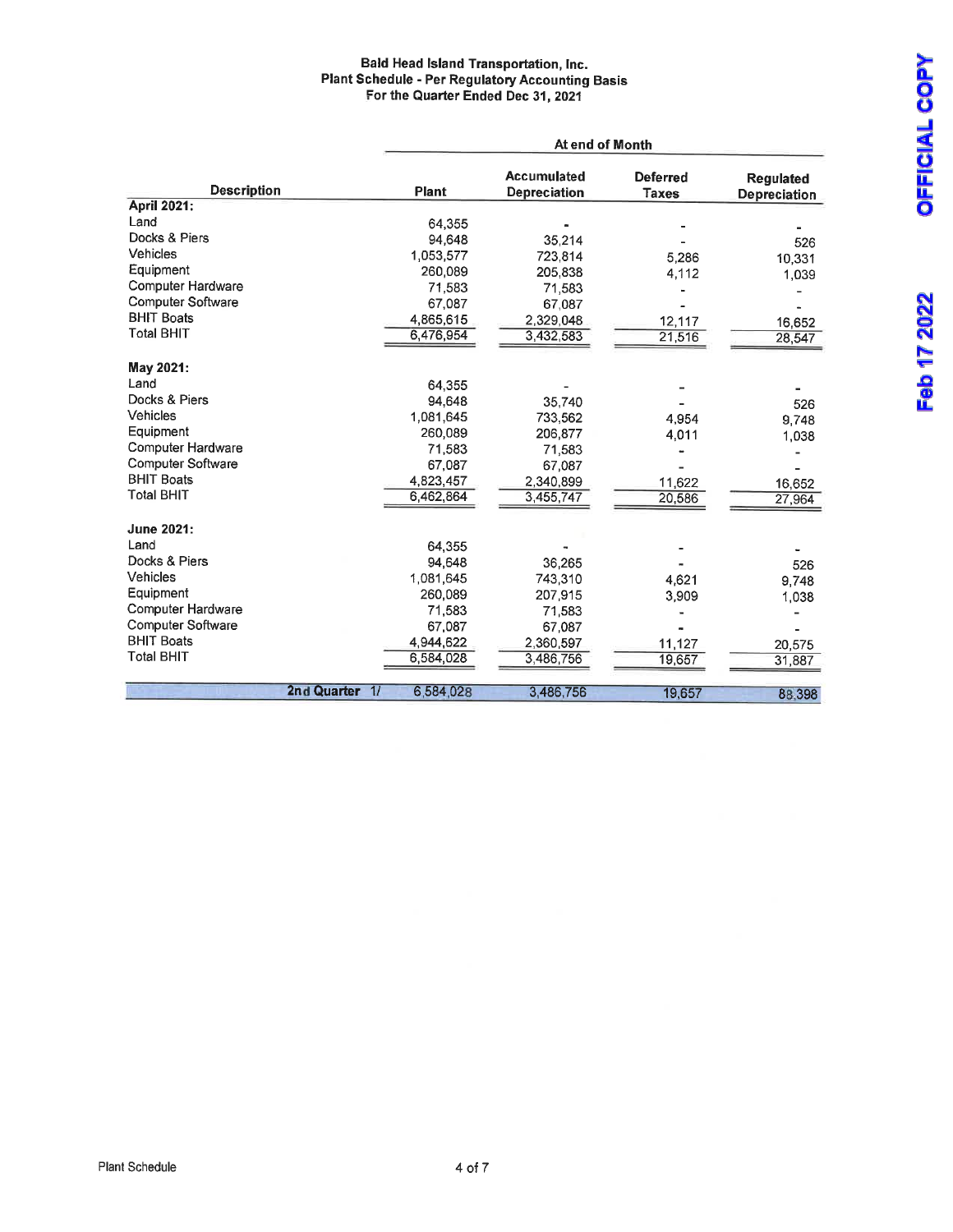#### Bald Head Island Transportation, Inc. Plant Schedule - Per Regulatory Accounting Basis For the Quarter Ended Dec 31, 2021

|                          |                |           | At end of Month                    |                                 |                                         |
|--------------------------|----------------|-----------|------------------------------------|---------------------------------|-----------------------------------------|
| <b>Description</b>       |                | Plant     | <b>Accumulated</b><br>Depreciation | <b>Deferred</b><br><b>Taxes</b> | <b>Regulated</b><br><b>Depreciation</b> |
| <b>July 2021:</b>        |                |           |                                    |                                 |                                         |
| Land                     |                | 64,355    |                                    |                                 |                                         |
| Docks & Piers            |                | 94.648    | 36,791                             |                                 | 526                                     |
| Vehicles                 |                | 1,109,399 | 753,520                            | 4,288                           | 10,210                                  |
| Equipment                |                | 260,089   | 208,954                            | 3,807                           | 1,038                                   |
| <b>Computer Hardware</b> |                | 71,583    | 71,583                             |                                 |                                         |
| Computer Software        |                | 67,087    | 67,087                             |                                 |                                         |
| <b>BHIT Boats</b>        |                | 4,992,625 | 2,326,053                          | 10,632                          | 21,050                                  |
| <b>Total BHIT</b>        |                | 6,659,786 | 3,463,988                          | 18,728                          | 32,824                                  |
| Aug 2021:                |                |           |                                    |                                 |                                         |
| Land                     |                | 64,355    |                                    |                                 |                                         |
| Docks & Piers            |                | 94,648    | 37.317                             |                                 | 526                                     |
| Vehicles                 |                | 1,138,228 | 764,211                            | 3,956                           | 10,691                                  |
| Equipment                |                | 260,089   | 209,852                            | 3,759                           | 899                                     |
| Computer Hardware        |                | 71,583    | 71,583                             |                                 |                                         |
| Computer Software        |                | 67.087    | 67,087                             |                                 |                                         |
| <b>BHIT Boats</b>        |                | 4,992,625 | 2,346,429                          | 10,137                          | 20,375                                  |
| <b>Total BHIT</b>        |                | 6,688,615 | 3,496,478                          | 17,852                          | 32,491                                  |
| Sept 2021:               |                |           |                                    |                                 |                                         |
| Land                     |                | 64.355    |                                    |                                 |                                         |
| Docks & Piers            |                | 94.648    | 37.843                             |                                 | 526                                     |
| <b>Vehicles</b>          |                | 1,221,493 | 776,289                            | 3,623                           | 12,079                                  |
| Equipment                |                | 260,089   | 210,751                            | 3,711                           | 899                                     |
| Computer Hardware        |                | 71,583    | 71,583                             |                                 |                                         |
| <b>Computer Software</b> |                | 67,087    | 67,087                             |                                 |                                         |
| <b>BHIT Boats</b>        |                | 4,992,625 | 2,366,804                          | 9.642                           | 20,375                                  |
| <b>Total BHIT</b>        |                | 6,771,880 | 3,530,357                          | 16,977                          | 33,878                                  |
|                          |                |           |                                    |                                 |                                         |
|                          | 3rd Quarter 1/ | 6,771,880 | 3,530,357                          | 16,977                          | 99,193                                  |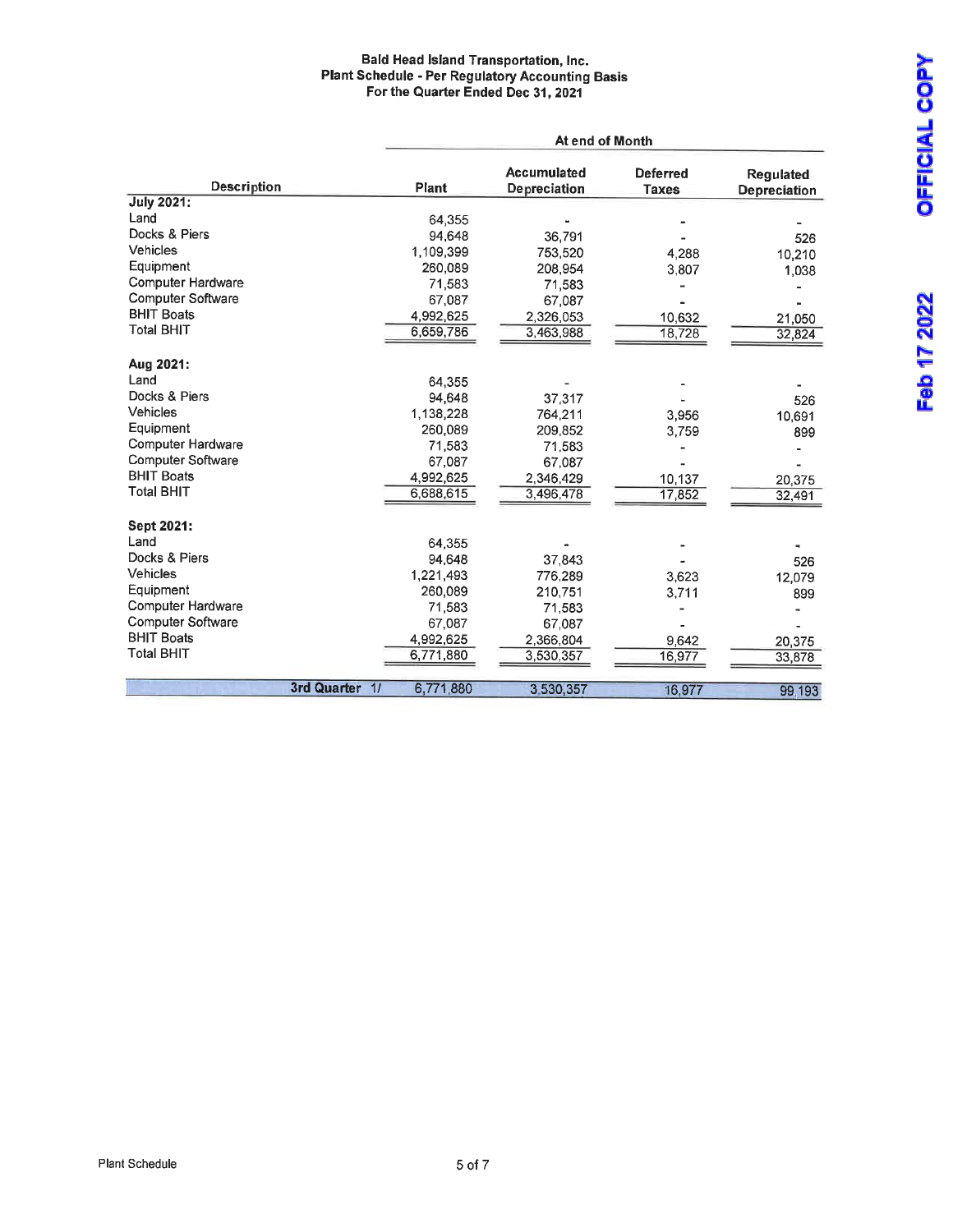#### Bald Head Island Transportation, Inc. Plant Schedule - Per Regulatory Accounting Basis For the Quarter Ended Dec 31, 2021

|                          |                |           | At end of Month                    |                                 |                                         |
|--------------------------|----------------|-----------|------------------------------------|---------------------------------|-----------------------------------------|
| <b>Description</b>       |                | Plant     | <b>Accumulated</b><br>Depreciation | <b>Deferred</b><br><b>Taxes</b> | <b>Requlated</b><br><b>Depreciation</b> |
| Oct 2021:                |                |           |                                    |                                 |                                         |
| Land                     |                | 64.355    |                                    |                                 |                                         |
| Docks & Piers            |                | 94,648    | 38,369                             | (0)                             | 526                                     |
| Vehicles                 |                | 1,221,493 | 788.368                            | 3,291                           | 12,079                                  |
| Equipment                |                | 260,089   | 211,650                            | 3,663                           | 899                                     |
| <b>Computer Hardware</b> |                | 71,583    | 71,583                             |                                 |                                         |
| <b>Computer Software</b> |                | 67,087    | 67,087                             |                                 |                                         |
| <b>BHIT Boats</b>        |                | 4,992,625 | 2,387,179                          | 9,147                           | 20,375                                  |
| Total BHIT               |                | 6,771,880 | 3,564,235                          | 16,101                          | 33,878                                  |
| Nov 2021:                |                |           |                                    |                                 |                                         |
| Land                     |                | 64,355    |                                    |                                 |                                         |
| Docks & Piers            |                | 94,648    | 38,894                             |                                 | 526                                     |
| <b>Vehicles</b>          |                | 1,221,493 | 800,446                            | 2,958                           | 12,079                                  |
| Equipment                |                | 260,089   | 212,548                            | 3,615                           | 899                                     |
| <b>Computer Hardware</b> |                | 71,583    | 71,583                             |                                 |                                         |
| <b>Computer Software</b> |                | 67,087    | 67,087                             |                                 |                                         |
| <b>BHIT Boats</b>        |                | 5,029,992 | 2,408,333                          | 8,652                           | 21,154                                  |
| <b>Total BHIT</b>        |                | 6,809,247 | 3,598,892                          | 15,226                          | 34,657                                  |
| Dec 2021:                |                |           |                                    |                                 |                                         |
| Land                     |                | 64,355    |                                    |                                 |                                         |
| Docks & Piers            |                | 94,648    | 39,420                             |                                 | 526                                     |
| Vehicles                 |                | 1,221,493 | 812,525                            | 2,626                           | 12,079                                  |
| Equipment                |                | 260,089   | 213,447                            | 3,568                           | 899                                     |
| <b>Computer Hardware</b> |                | 71,583    | 71,583                             |                                 |                                         |
| Computer Software        |                | 67,087    | 67,087                             |                                 |                                         |
| <b>BHIT Boats</b>        |                | 4,957,751 | 2,393,453                          | 8,157                           | 20,281                                  |
| <b>Total BHIT</b>        |                | 6,737,006 | 3,597,515                          | 14,350                          | 33,784                                  |
|                          |                |           |                                    |                                 |                                         |
|                          | 4th Quarter 1/ | 6,737,006 | 3,597,515                          | 14 3 5 0                        | 102,319                                 |
|                          |                |           |                                    |                                 |                                         |
| YTD as of 12/31/2021     | 11             | 6,737,006 | 3,597,515                          | 14,350                          | 374,200                                 |